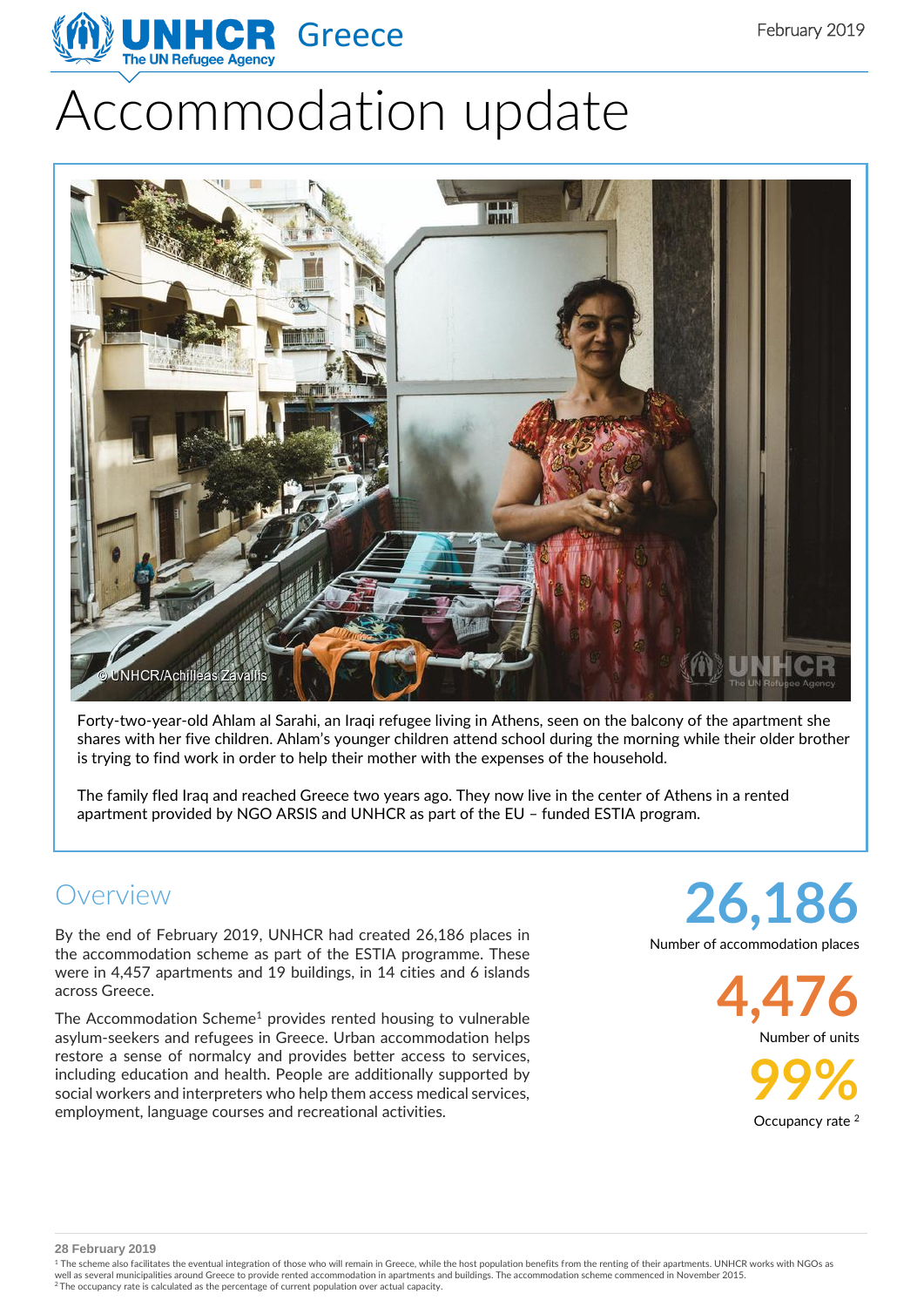# Demographics

In total, since November 2015, 57,145 individuals have benefitted from the accommodation scheme. 22,803 people were accommodated as of the end of February 2019, 6,314 of whom are recognized refugees. 48% of the residents are children. The clear majority of those accommodated are families, with the average family size of five people. More than one in five residents have at least one of the vulnerabilities that make them eligible for the accommodation scheme. The three most common vulnerabilities are:



**4%** Woman at risk





# Nationalities

The clear majority, 89% of individuals in the accommodation scheme are Syrians, Iraqis, Afghans, Iranians or Congolese (DRC). However, the individuals accommodated as of the end of January 2019 speak over 30 different languages as a mother tongue.



Over four in five accommodation places are in apartments, and the rest in buildings.



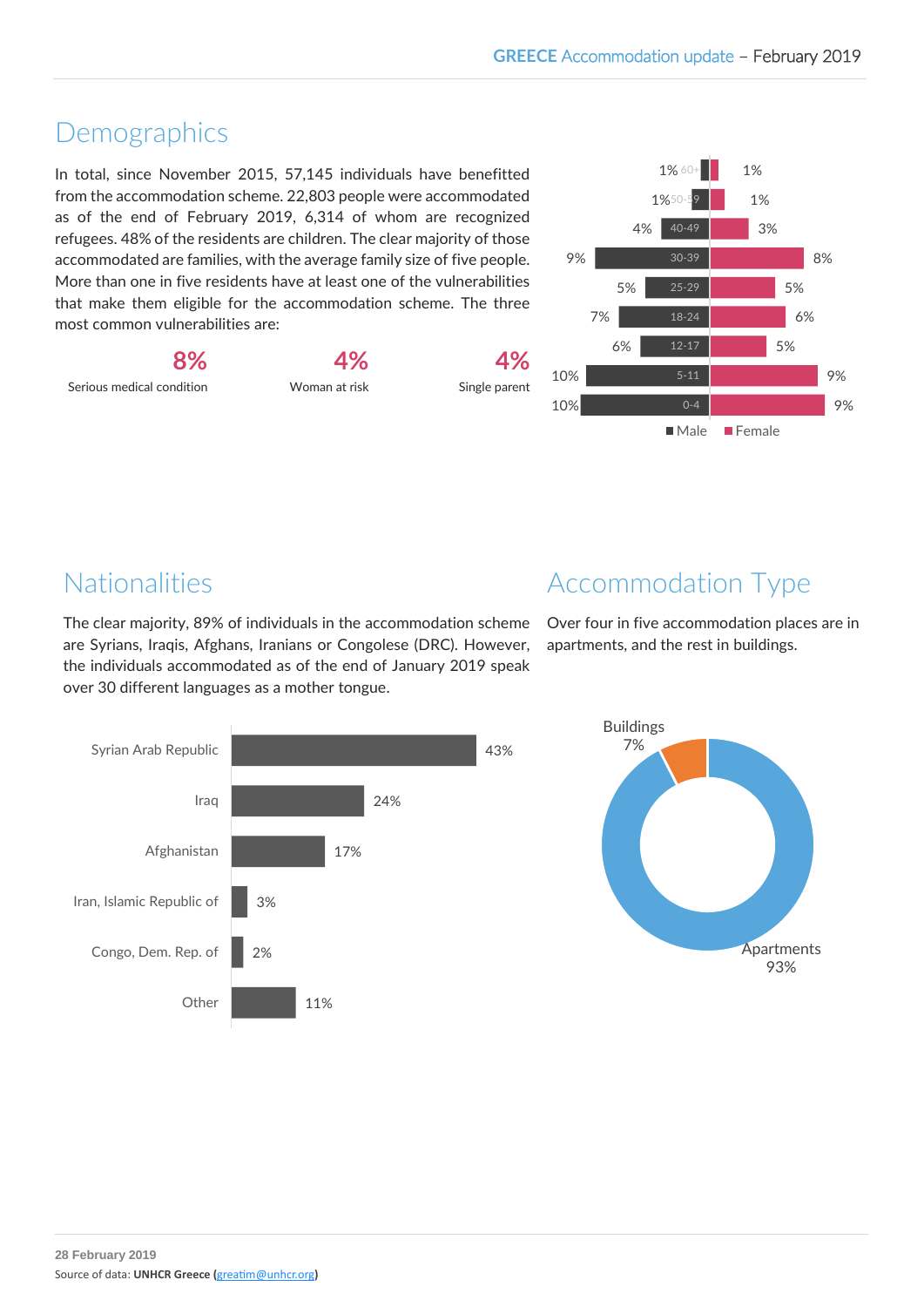# Partners

At the end of February 2019, UNHCR is implementing the accommodation scheme through 23 partnerships with 13 national and international NGOs and 10 municipalities. In total, partners managed by UNHCR provided 100% of the accommodation places in Greece.

Partners GCR (Greek Council for Refugees) and METAdrasi provide social, legal and interpretation support. EPAPSY (Association for Regional Development and Mental Health) provides mental health services to refugees and asylum seekers with severe mental health conditions and disabilities.

UNHCR's accommodation partners are NGOs Praksis, Nostos, Catholic Relief Services (CRS), Iliaktida, Solidarity Now, Arsis, Intersos, Omnes, Perichoresis, Terre des Hommes (TdH) and the municipalities of Athens (ADDMA), Thessaloniki (MUNTHESS), Trikala (E-TRIKALA), Livadia (KEDHL), Larissa (DIKEL), Nea Philadelphia - Nea Chalkidona (KEDFX), Karditsa (ANKA), Tripoli (PARNONAS), Piraeus (KODEP) and a consortium of municipalities in Crete (HDA).